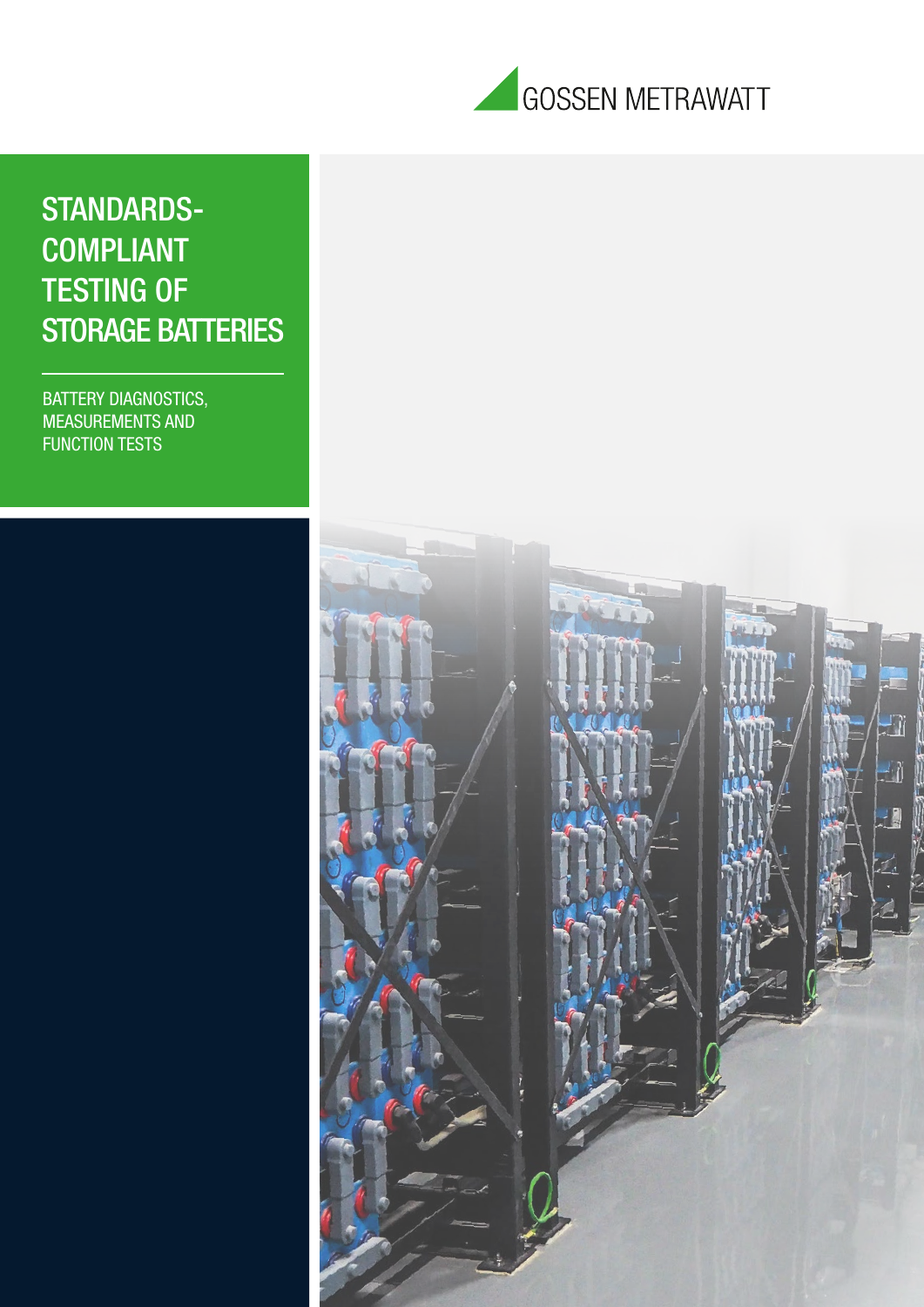# STANDARDS-COMPLIANT, FUNCTIONAL TESTING OF STORAGE BATTERIES

## THE BATTERY

The term "battery" is derived from military parlance where it designates an assembly of several guns. Analogously, the term was adopted to describe an aggregate of several electrically connected galvanic cells. As of the second half of the 20<sup>th</sup> century, use of the term "battery" was also extended to include individual primary or secondary cells, although the term "accumulator cell" or "rechargeable battery" is more commonly used for the latter. The aforementioned shift in linguistic usage was addressed in **DIN standard 40729**. Accumulators: galvanic secondary cells: general terms and definitions, which defines a battery as "several connected cells", but this differentiation in terminology has become blurred in everyday usage. $1$ 

"Battery" is the generic term for energy storage devices, as well as the designation for any **primary battery**. Non-rechargeable batteries are called primary batteries. Batteries that can be recharged are called secondary batteries or rechargeable batteries in everyday language, and are also known as accumulators.<sup>2</sup>

Starter batteries for motor vehicles, traction batteries or deep cycle storage batteries for electric vehicles and stationary applications such as uninterruptible power supplies are always accumulators.

Appliance batteries are used to power small, mostly portable devices like watches, radios, toys, flashlights and the like, as well as permanently installed appliances such as smoke detectors. Standard designs are used in most cases.

Device batteries must be compact, suitable for use in any orientation, lightweight and yet mechanically robust. They mustn't leak or outgas during normal storage and use in the respective device. They're commercially available in numerous variants based on zinc-carbon or alkaline-manganese materials. Availability of zinc-carbon batteries has been decreasing since the 2000s, and they're hardly manufactured at all anymore.



Stationary Battery Layout

<sup>1</sup> Dirk Flottmann, Detlev Forst, Helmut Roßwag: Chemie für Ingenieure: Grundlagen und Praxisbeispiele 2 zvei.org, October 2019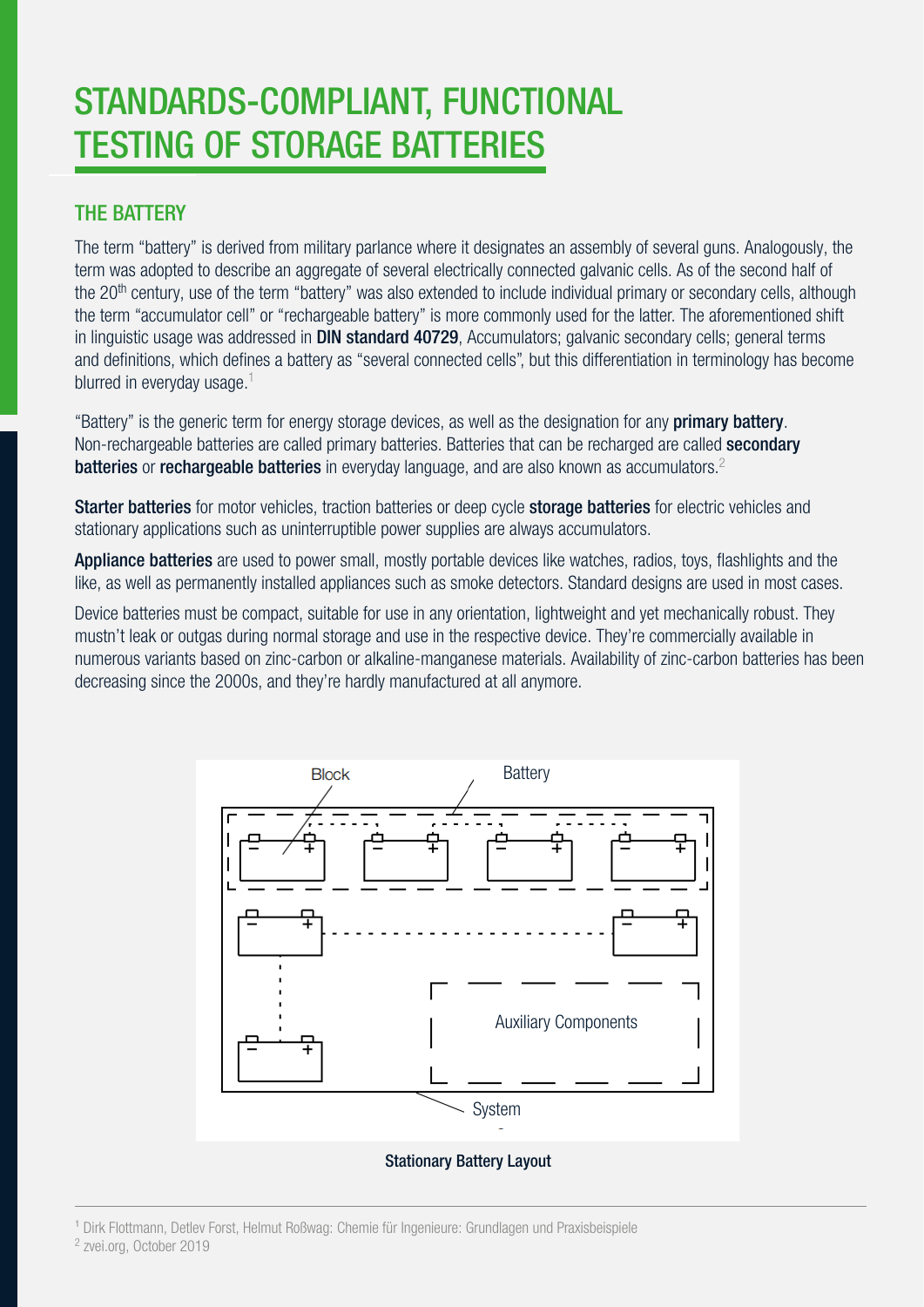## HISTORY OF THE BATTERY

Ancient vessel arrangements thought to be batteries, such as the "Baghdad battery", would have been able to generate an electrical voltage of about 0.8 V through the interaction of copper, iron, and acid. Whether or not these vessels were used as batteries in the modern sense at that time, about 2000 years ago, is controversial and has not been proven conclusively.3

In 1780, Italian physician Luigi Galvani noticed that a frog's leg that came into contact with copper and iron twitched repeatedly, and believed this to be an electrical effect.

The first functioning galvanic element, and thus the first battery, was invented by Alessandro Volta in 1800 in the form of the voltaic pile. Design improvements followed in subsequent years, such as William Cruickshank's trough battery, which avoided the disadvantage of the voltaic pile's vertical design. Historically, we differentiate between dry batteries with solid or gel electrolyte and wet batteries with liquid electrolyte.<sup>4</sup>

Historical wet batteries, which can only be operated in a certain orientation, include John Frederic Daniell's Daniell cell by from the year 1836, along with several other variations and designs such as the gravity Daniell cell, John Christian Poggendorff's Chromic acid cell from 1842, William Grove's Grove cell from 1844 and Georges Leclanché's Leclanché cell from  $1866<sup>4</sup>$ 

These galvanic wet cells were used primarily to supply power to cable telegraph stations. Freely positionable dry cell batteries, which are still in use today, evolved from the



Leclanché cell over the course of several development stages. Initial work in this area was conducted by Carl Gassner, who patented the dry cell battery in 1887.<sup>5</sup>

Paul Schmidt was the first to use the dry cell battery in flashlights in 1901 in Berlin.

Today's most commercially significant batteries are predominantly secondary batteries<sup>6</sup>, of which the lead-acid accumulator and the lithium-ion accumulator play the most important role.<sup>7</sup>

Due to their minimal cost, primary batteries are nevertheless still in demand for many smaller devices such as flashlights and watches. The alkaline manganese battery is the most economically significant primary battery.<sup>8</sup>

- 4 William Edward Ayrton: Practical Electricity. Cassell, London. 1891, pp. 212 ff. (online).
- 5 US patent 373,064: Galvanic Battery. Published on 15 November 1887, Inventor: Carl Gassner.
- $6$  The Global Battery Market an Industry Report Review, Batteries, Climate Change and the Environment. 2 August 2014
- ⁷ Battery Market Size & Share | Industry Report, 2020-2027
- 8 Primary Battery Market | Growth, Trends, and Forecast (2020 2025). Retrieved on 16 October 2020 (English)



Modern Primary Batteries

<sup>3</sup> Riddle of "Baghdad's batteries". In: news.bbc.co.uk. BBC, 27 February 2003.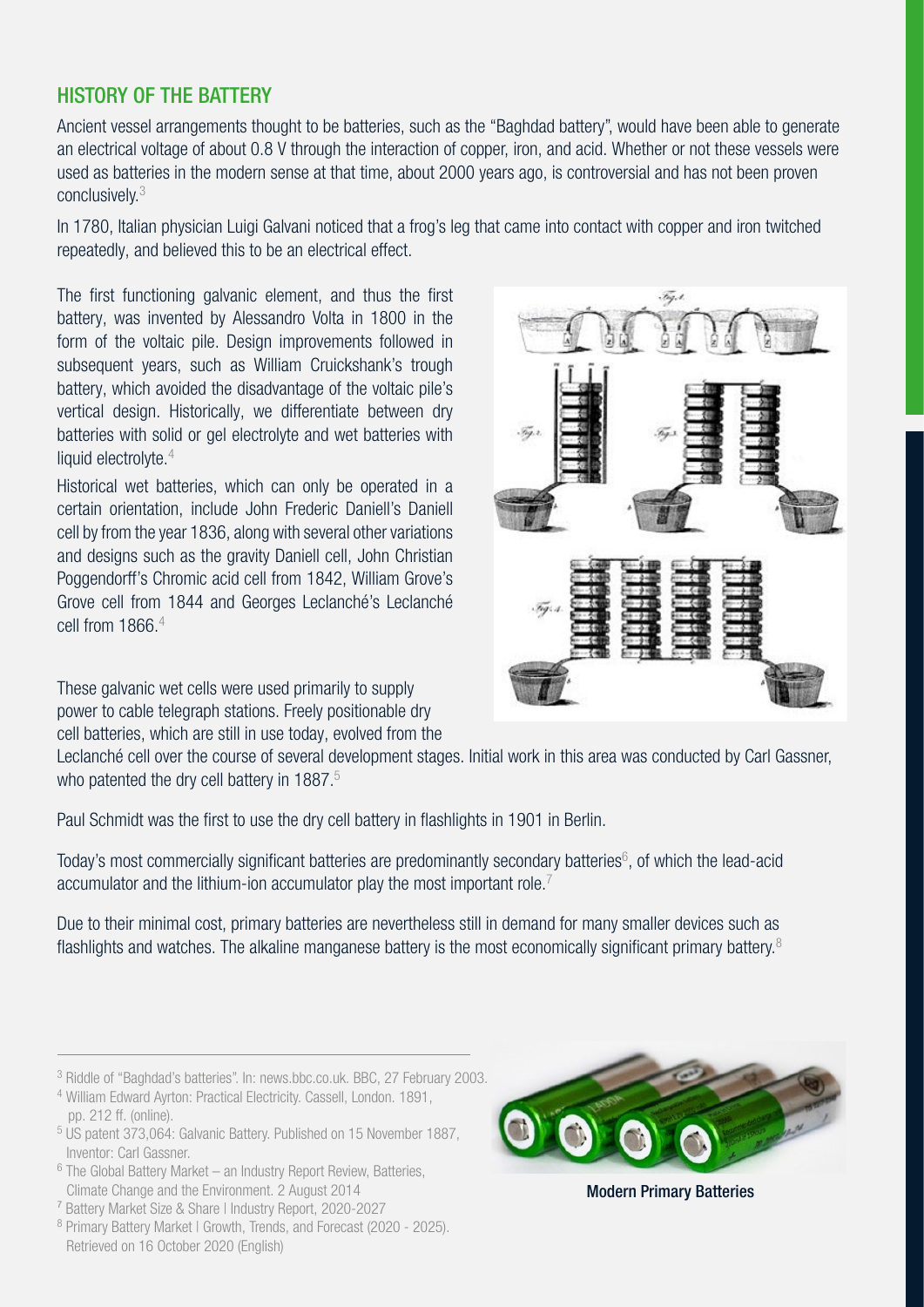## TESTING BATTERY SYSTEMS

Storage batteries are becoming increasingly important in terms of power supply security. However, they've been in use for many decades, especially – although not only – in the field of emergency power supply. But batteries are subject to irreversible, unavoidable aging processes during the course of time, which result in reduced available capacity. In order to ensure the availability of a stationary battery system's rated capacity, periodic testing and well-organized maintenance are necessary. The goal is to ascertain the battery's current condition and to pinpoint aged blocks before major damage occurs, thus impairing battery capacity.

| Applicable                                    | <b>Directives and Standards</b>                                                                                                   |
|-----------------------------------------------|-----------------------------------------------------------------------------------------------------------------------------------|
| IEEE 450-2010                                 | Recommended Practice for Maintenance, Testing and Replacement of Vented<br><b>Lead-Acid Batteries for Stationary Applications</b> |
| IEEE 1188-2005                                | Recommended practice for maintenance, testing and replacement of VRLA<br>batteries for stationary applications                    |
| <b>EPRI</b>                                   | Stationary battery guide: Design, application and maintenance                                                                     |
| DIN IEC 21/455/CD: 1998-12                    | Guide for the use of monitoring systems for lead-acid stationary batteries                                                        |
| <b>DIN EN 50272-2</b><br>VDE 0510-2:2001-12   | Safety requirements for secondary batteries and battery installations<br>(Adopted as DIN EN IEC 62485-2 as of April 2021)         |
| <b>DIN EN IEC 62485-2</b><br>(VDE 0510-485-2) | Safety requirements for secondary batteries and battery installations –<br>Part 2: Stationary batteries                           |

### $\blacksquare$  Relevant measurements in a UPS system:

- $\blacktriangleright$  Alternating and direct voltage
- $\blacktriangleright$  Internal Resistance
- $\blacktriangleright$  Temperature

 $\blacktriangleright$  Direct current

- $\blacktriangleright$  Acid Density
- **NISUAL INSPECTION:** The rules set forth in the above-mentioned standards are applicable within this context.
- **FLOAT VOLTAGE:** All voltage values of the individual battery blocks within a battery system are recorded, often at mid-range intervals (inspection every 3 months).
- **EXTERGING/DISCHARGING:** Block voltage values are recorded several times to this end, for example during a controlled discharge process. At least two test runs must be completed.
- **RESISTANCE:** In addition to measured values for block voltage (see FLOAT VOLTAGE), the associated internal resistance values of the battery blocks are also logged.
- **n INTERVAL U / INTERVAL U + I:** Voltage and current curves during charging and discharging can be recorded at freely definable time intervals.
- **CONNECTORS:** Measurement of voltage drop across the connectors also during discharge
- **TEMPERATURE:** Acquisition of block temperatures frequently carried out together with float voltage measurement
- **DENSITY:** Density measurement of the electrolyte in the battery blocks (for vented batteries)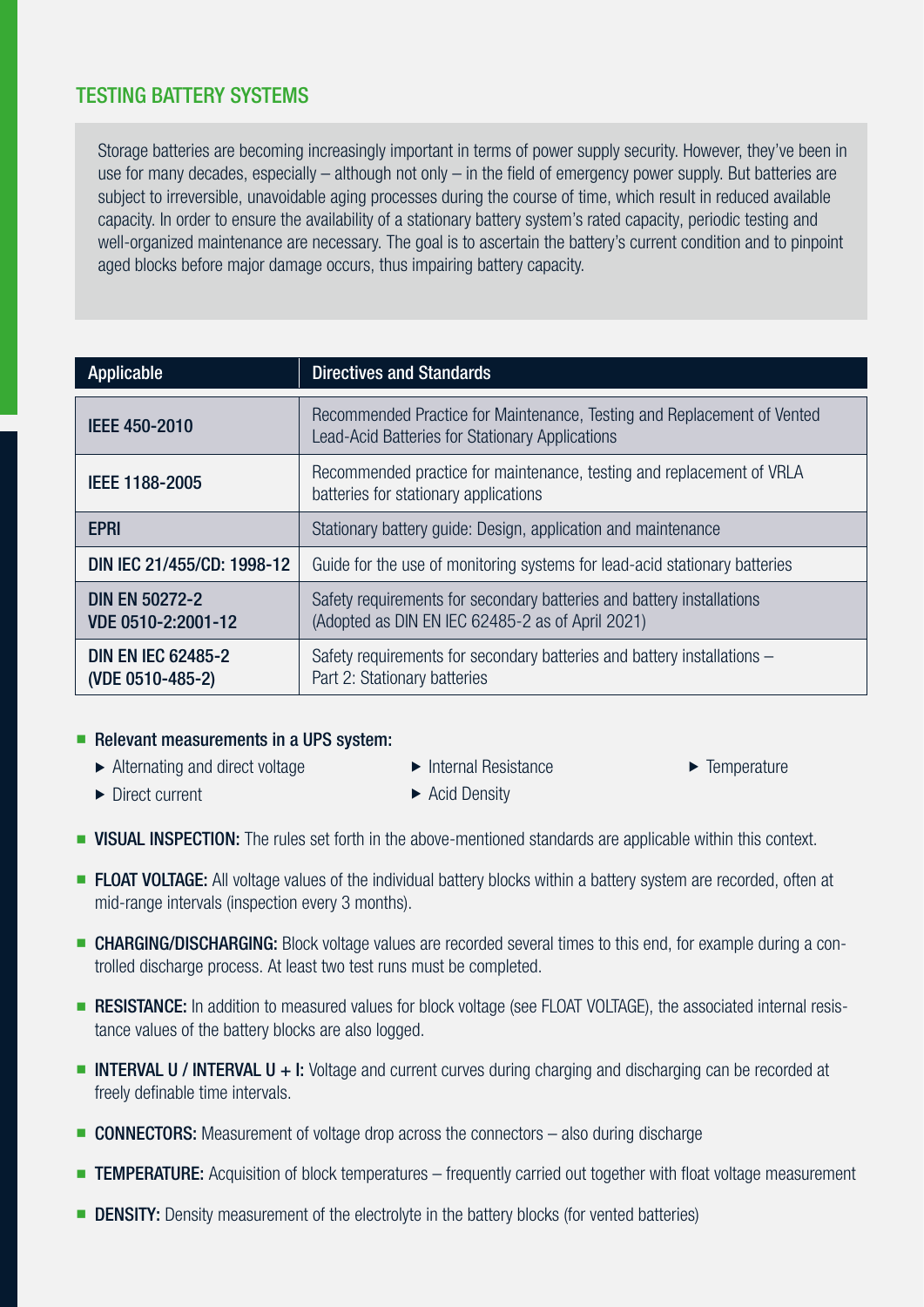#### FLOAT CHARGING – Background

- Float charging is required for UPS applications in order to prevent self-discharge of the batteries.
- Gas bubbles form in the lead accumulator as of a voltage of 2.4 V per cell the so-called gassing voltage. Corrosion of the electrodes is accelerated as a result, and oxyhydrogen gas may form during the course of prolonged overcharging.
- n An ideal float voltage for lead-acid batteries with a corrosion-minimizing effect lies within a range of 2.20 to 2.25 V per cell.
- Temperature correction is required for critical applications. The correction factor for lead batteries ranges from -0.004 to -0.003 V/K.

## INTERNAL RESISTANCE – SoH Indicator

- n From the time of manufacture, lead-acid batteries begin to age irreversibly over the course of their service life.
- $\blacksquare$  Internal resistance increases as the battery's components age.
- n A battery's state of health (SoH) can be estimated based on how its internal resistance changes over time.
- n As a prerequisite, internal resistance must be measured when the battery is installed so that the measured value can be used as a reference.

## INTERNAL RESISTANCE – ELECTROCHEMICAL Model (for lead-based battery types)

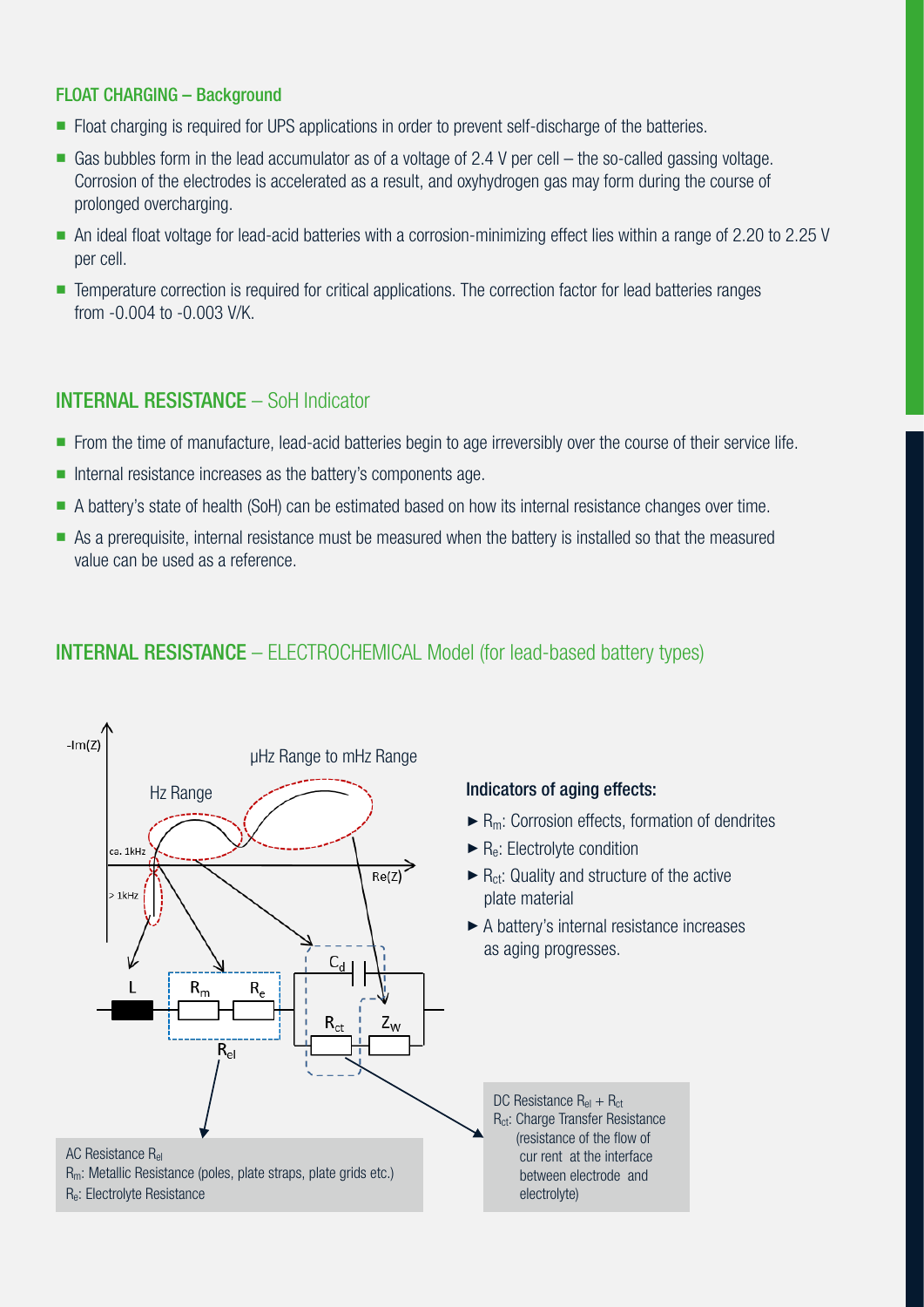## CAPACITY TEST – Background



#### Block-related: Charging/discharging

- Multiple measurement of block voltages during charging/discharging
- n Measurement can be used to identify aged blocks on the basis of deviating voltage values (e.g. premature voltage drop during discharging).

#### Battery-related: Interval U / Interval U+I

- Recording of a complete battery charging/discharging sequence with regard to characteristic voltage and current curves
- Supplied/withdrawn ampere-hours can be determined. A battery's capacity is identified in this way.

#### CONNECTORS – Measuring Procedure

Measurement of voltage drop across the connectors

- Measurement must be performed while discharging.
- n This measurement makes it possible to determine whether or not the blocks' connectors are damaged or haven't been adequately tightened.

#### TEMPERATURE – Background

The temperature of a cell is an important indicator of its state of health.

- n Internal short circuits may occur due to corrosion or the formation of dendrites. Cell temperature is increased as a result. The increase in temperature causes the electrolyte to dry out more quickly, which in turn promotes corrosion processes. Increased corrosion means higher temperature -> thermal runaway (fire hazard).
- n Short circuits often develop between individual plates. With constant float voltage, voltage applied to non-shorted cells increases and hydrogen is formed -> risk of explosion.

#### ACID DENSITY – Background

Determination of charge status by measuring acid density

- Vented lead-acid battery, acid density in fully charged condition: 1.22 to 1.26 kg per cubic meter (depending on battery type), in fully discharged condition: 1.1 kg per cubic meter
- $\blacksquare$  Measurement of acid densities with fully charged batteries
- Comparison of acid densities of individual cells with each other -> identification of defective cells
- $\blacksquare$  Measurement of the electrolyte's temperature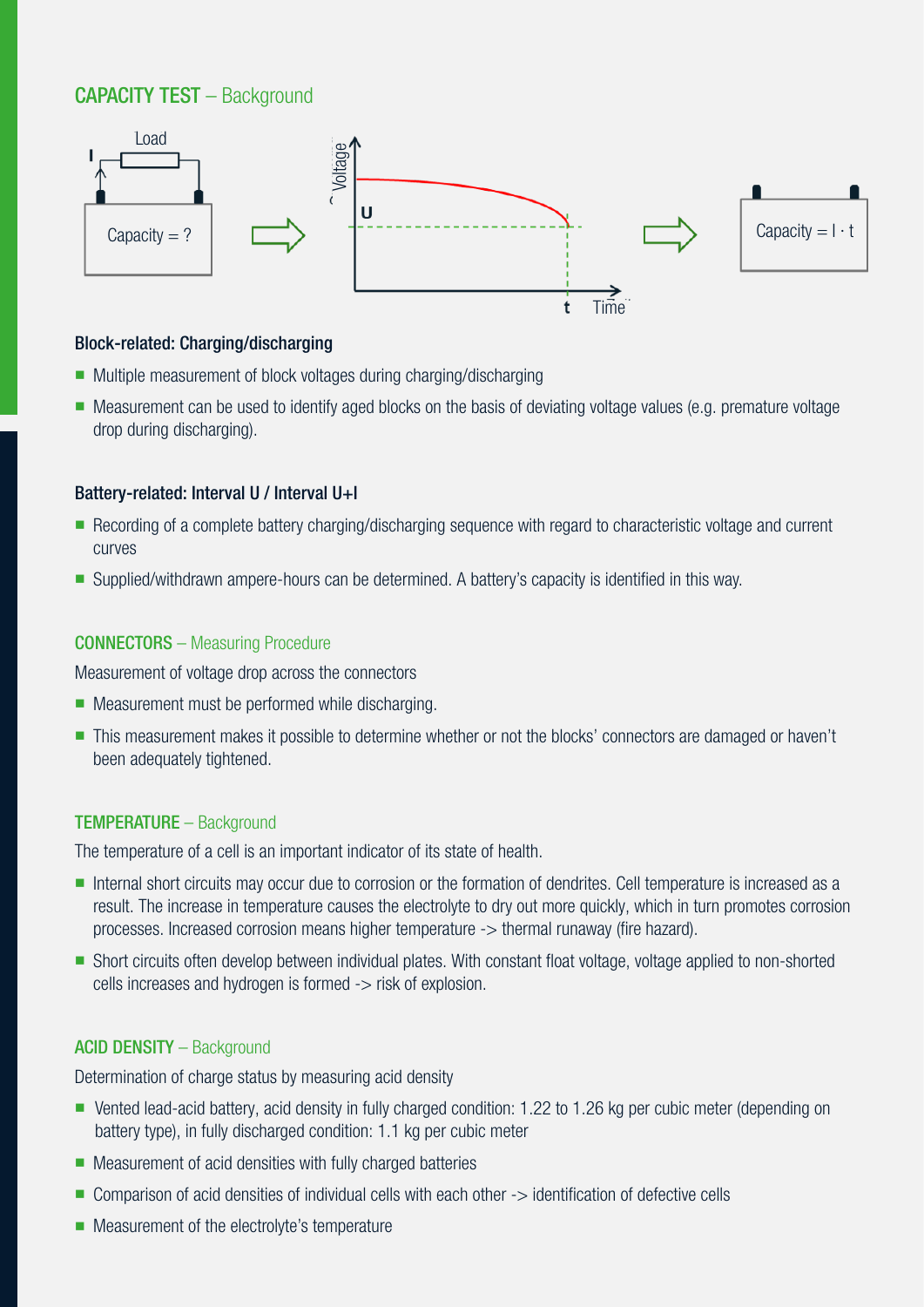## TEST INSTRUMENT FOR BATTERY TECHNOLOGY: the METRACELL BT PRO

Applications: Testing and maintenance of VRLA batteries and vented lead-acid batteries. Testing the battery for signs of mechanical aging (e.g. pole corrosion) and electrochemical aging (e.g. contact resistance from electrode to electrolyte).

- $\blacksquare$  Visual inspections in accordance with applicable standards
- $\blacksquare$  Periodic testing of UPS systems
	- Measurement of the float voltage in order to check for damage to battery blocks (increased power consumption)
	- $\triangleright$  Acquisition of voltage and current characteristics during battery discharge (with optional current clamp)  $\rightarrow$ capacity test at battery level
	- $\triangleright$  Measurement of block voltages during battery charging or discharge  $\cdot$   $>$  capacity test at block level
	- ▶ Determination of internal resistance for referential testing of lead-based battery blocks
	- $\triangleright$  Detection of block temperature via optional infrared sensor
	- $\triangleright$  Acquisition of acid density values in order to determine electrolyte quality (for vented batteries) read-in via external measuring instrument
- Estimation of battery SoH (state of health) based on historical data (comparative values)



Visualized Evaluations of Measurement Data

 $\boxed{\nabla \bullet \text{ norm } \nabla \bullet \text{ or } \nabla s}$ 





## Author

ANDREAS STOLLBERG Product Manager, Laboratory Power Supplies Gossen Metrawatt GmbH

Phone: +49-911-8602-717 Fax: +49-911-8602-80717 e-mail: andreas.stollberg@gossenmetrawatt.com